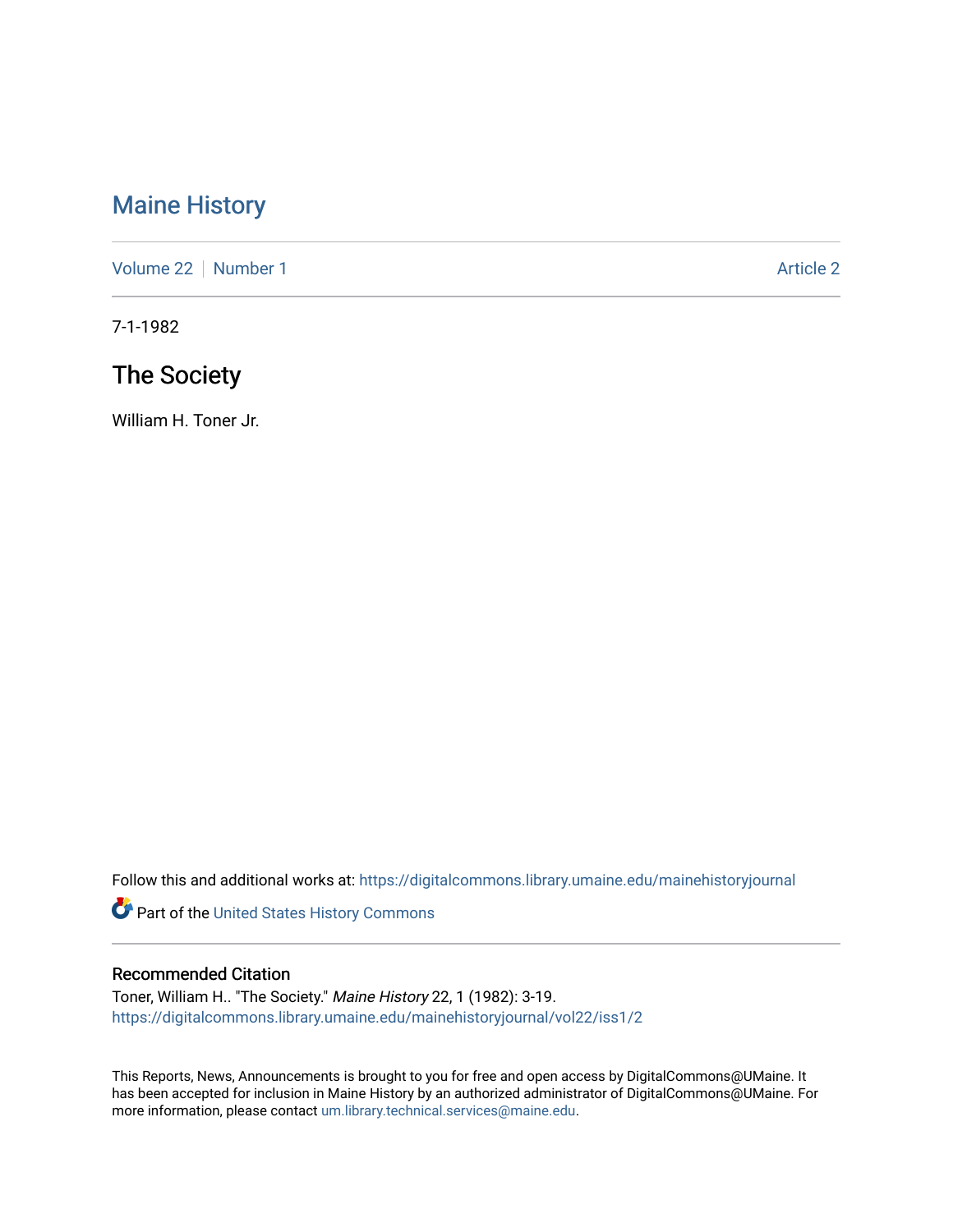## **THE SOCIETY**

The 160th Annual Meeting of the Maine Historical Society, attended by approximately 110 members, was held at the Portland Public Library on June 5, 1982. During the morning business session, Election Committee Chairman Roger B. Ray announced that the following persons had been elected to serve terms on the board of trustees: Neal W. Allen, Jr., South Freeport; Robert H. Babcock, Bangor; Robert N. Bass, Cumberland; Priscilla F. Gray, Cumberland Center; Roger Howell, Jr., Brunswick; William B. Jordan, Jr., Portland; Nancy N. Masterton, Cape Elizabeth; Jane S. Moody, Falmouth; Mary-Kate Murphy, Yarmouth; Joseph N. Sewall, Old Town; James B. Vickery, Bangor. Mr. Ray also reported that the Society's members had elected the following officers for 1982-1983: Joan S. Hayden, president; Gordon F. Grimes, vice president; John E. Ham, Jr., secretary; Donald K. Saunders, treasurer.

During the meeting, Dr. Joel W. Eastman, representing the Publications Committee, announced that Reed M. Holmes, author of "G. J. Adams and the Forerunners," is this year's recipient of the James Phinney Baxter Award, presented annually to the author of the best article appearing during the volume-year of the *Quarterly*.

On behalf of the Society's board of trustees and members, President-elect Hayden presented the annual Elizabeth Ring Service Award to William Curtis Pierce, who had served as president of the Society from 1979 to 1982.

In the Annual Meeting's afternoon session, Dr. Robert H. Babcock, associate professor of history, University of Maine at Orono, presented the address entitled "The Rise and Fall of Portland's Waterfront, 1850-1920."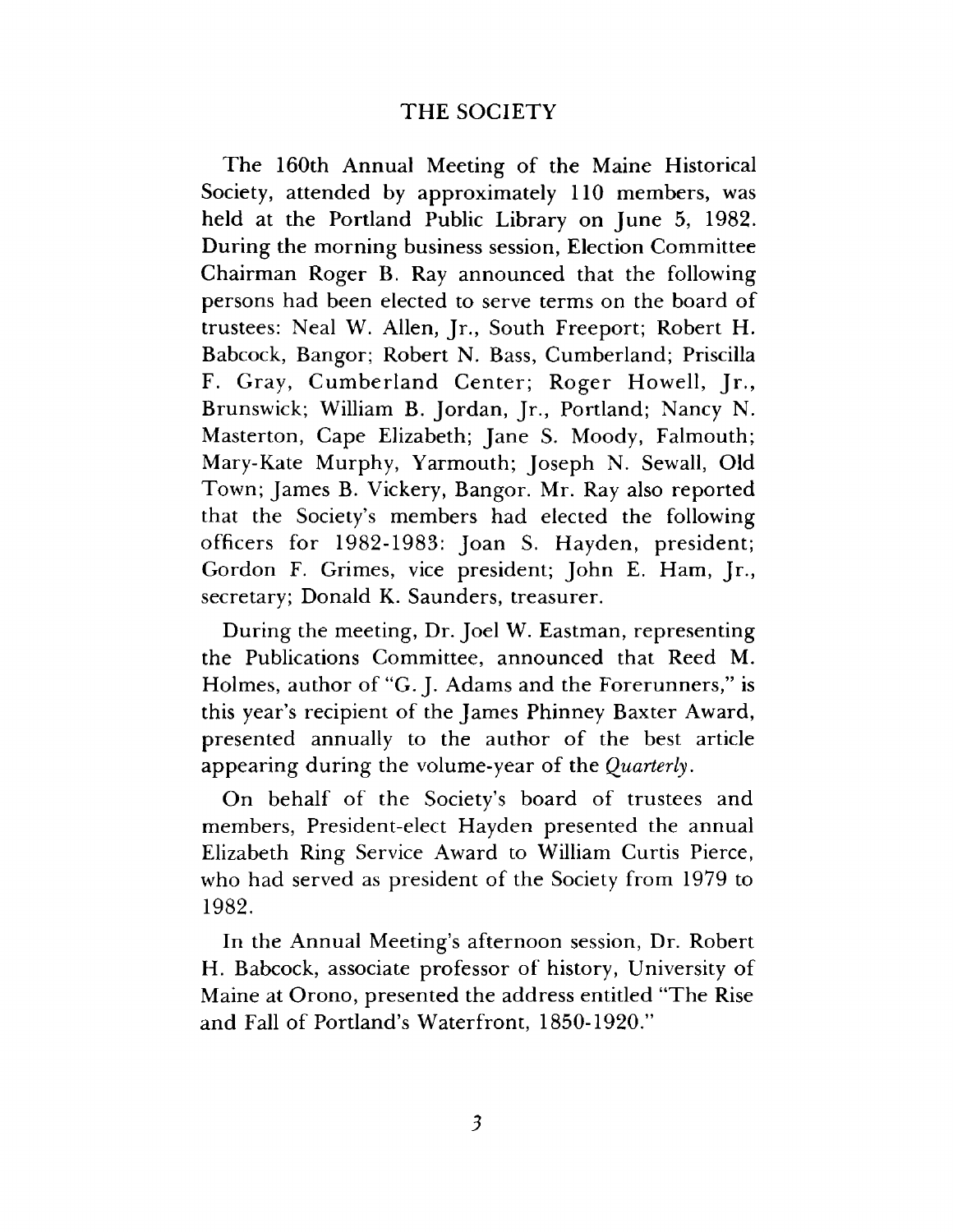In the annual meeting's afternoon session, Dr. Robert H. Babcock, associate professor of history, University of Maine at Orono, presented the address entitled "The Rise and Fall of Portland's Waterfront, 1850-1920."

#### *PRESIDENTS REPORT*

I am very pleased to greet you at another annual meeting of the Maine Historical Society and to report on what has occured since we met last June.

William H. Toner, Jr., our director, came to us at the time of last year's meeting. We feel that he has fully justified the confidence we placed in him when we asked him to join us. We are glad to have him aboard.

During the past year, we have established new hours for the library. In addition to our regular weekday hours, the library will now remain open on Thursday evenings until 8:30 and will be open to the public on the second Saturday of each month from  $9:00$  A.M. until  $5:00$  P.M. It is important to note, however, that the library will be closed on Mondays. The extended hours on Thursdays and Saturdays will, we hope, make our extensive historical and genealogical collections more available to a larger section of the public than has been the case in recent years.

Thanks to the hard work of the Collections Committee, we have recently adopted a formal written policy for the collection and disposal of items in our library and museum collections. The need for a written policy on the acquisition and disposal of items has long been apparent, and I am glad to say that it has now been met.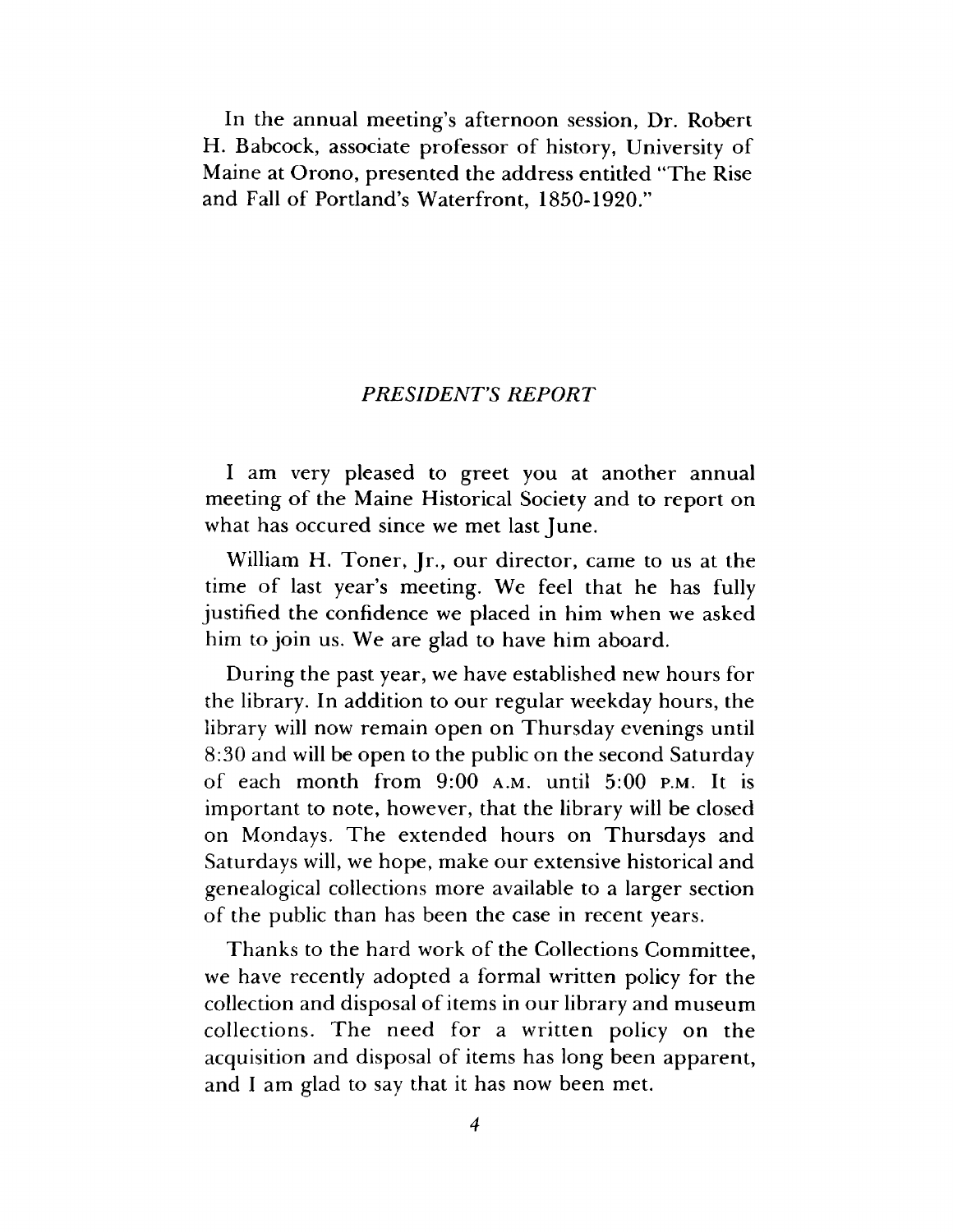Our Maine Heritage Fund drive is continuing, and we have now raised over \$420,000, plus \$20,000 from the Maine Historic Preservation Commission, on our way to our goal of \$500,000. These figures do not include the \$100,000 already received in matching funds from the National Endowment for the Humanities.

Our membership committee has been active during the year. Despite inflation, we have kept dues for our basic membership catagory at a minimum of \$15.00 in an effort to avoid discouraging membership. We have, however, raised other membership catagories. As a result of this, dues income has increased from \$27,605 in the year ending March 31, 1981, to \$34,751 last year. We have also raised the one-time fee for life membership to \$2,500 and have established new catagories for corporate membership. Nevertheless, inflation has continued to have its effects, and despite stringent efforts to economize, we expect to be forced to institute annual appeals in order to bridge the deficits.

We can be pleased with our fall and spring lecture series of this past year. Both series were well attended, and the talks, quite varied in their nature, were well delivered and well received. I believe it is fair to say that all of us who attended were very interested in what we heard, were delighted by the talks, and were glad we went. Our fall series gave us a broad view of the Indian land claims case and its settlement, and the spring series provided us with interesting background information on the Black, Irish, and Greek ethnic groups in Maine.

We continue to be very much indebted to the members of the Longfellow Garden Club for their devotion in making and keeping the garden such a pleasant refuge in downtown Portland. It is a quiet and pleasant spot to visit on a warm summer day and a grateful tribute to the man for whom it is named. I should also mention the friendly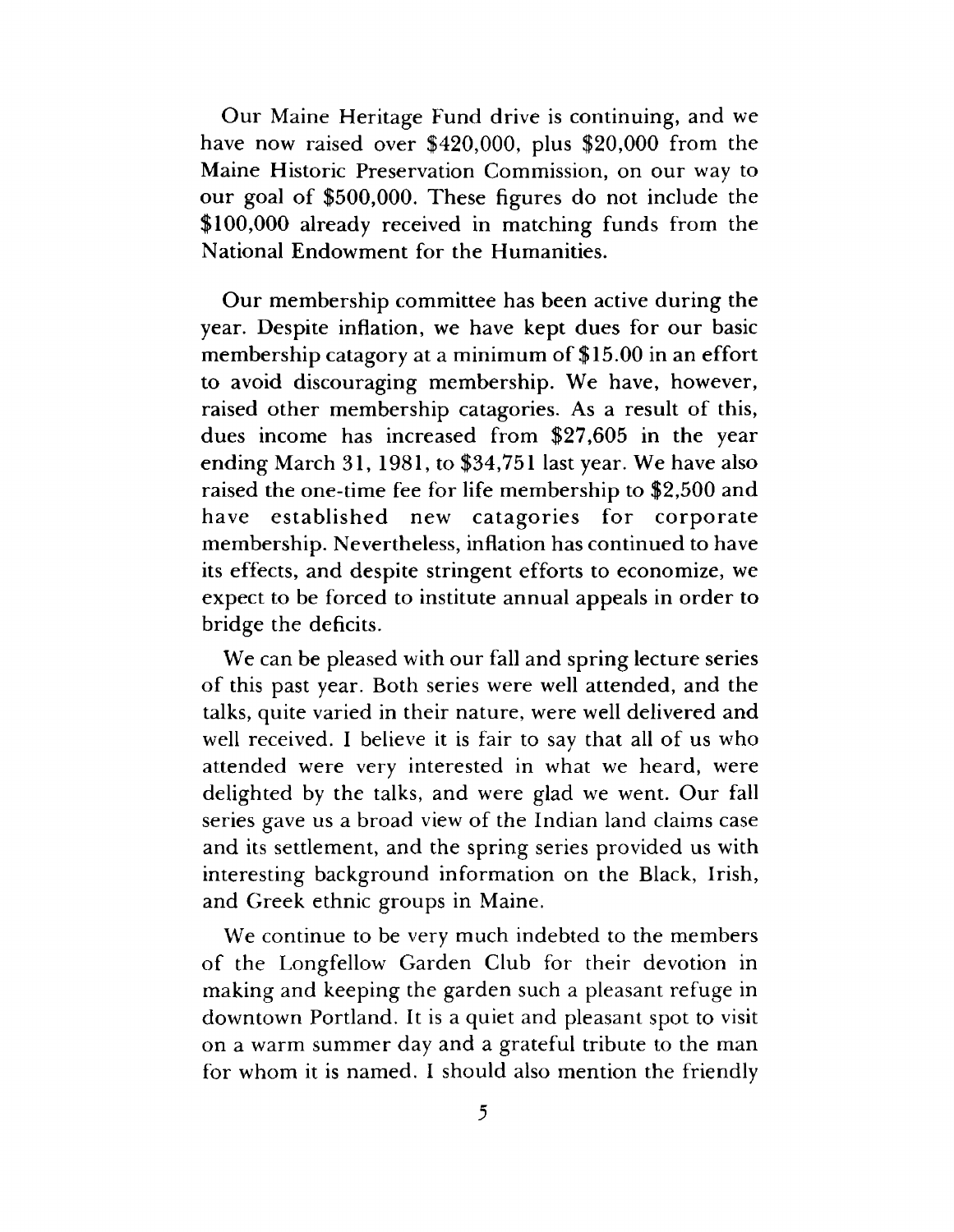cooperation received from the Tate House and the Victoria Mansion, who joined with us in issuing a new brochure on the three historic houses.

This meeting marks the end of my three years as president of the Society, a job I thoroughly enjoyed, thanks to all the help received from our hardworking staff, our board members, and our committees. I shall always have a great interest in the Society, and I extend my very best wishes to my successor as president. I hope the job proves as interesting to her as it has been to me.

William C. Pierce

## *TREASURER'S REPORT*

We have received our auditor's report for the fiscal year ended March 31, 1982. For that period we adopted a budget calling for income of \$135,707 and expenses of \$168,592, anticipating a deficit for the year of \$32,885. The auditor's report, in contrast, shows that the excess of income and net transfers over expenditures came to \$19,538. This reduces our cummulative deficit to \$67,634.

The principal difference over budget as far as income is concerned lies in interest on money in the Heritage Fund, together with transfers from Heritage Fund principal. Dues and gifts income also were greater than we anticipated.

Most expenses of unrestricted funds on March 31, 1982, was \$983,755, an increase of \$143,085 over the figure for 1981, as a result of Heritage Fund increase, plus a sizable bequest. The balance of restricted funds was \$56,361, an increase of \$11,641, also mainly from a bequest.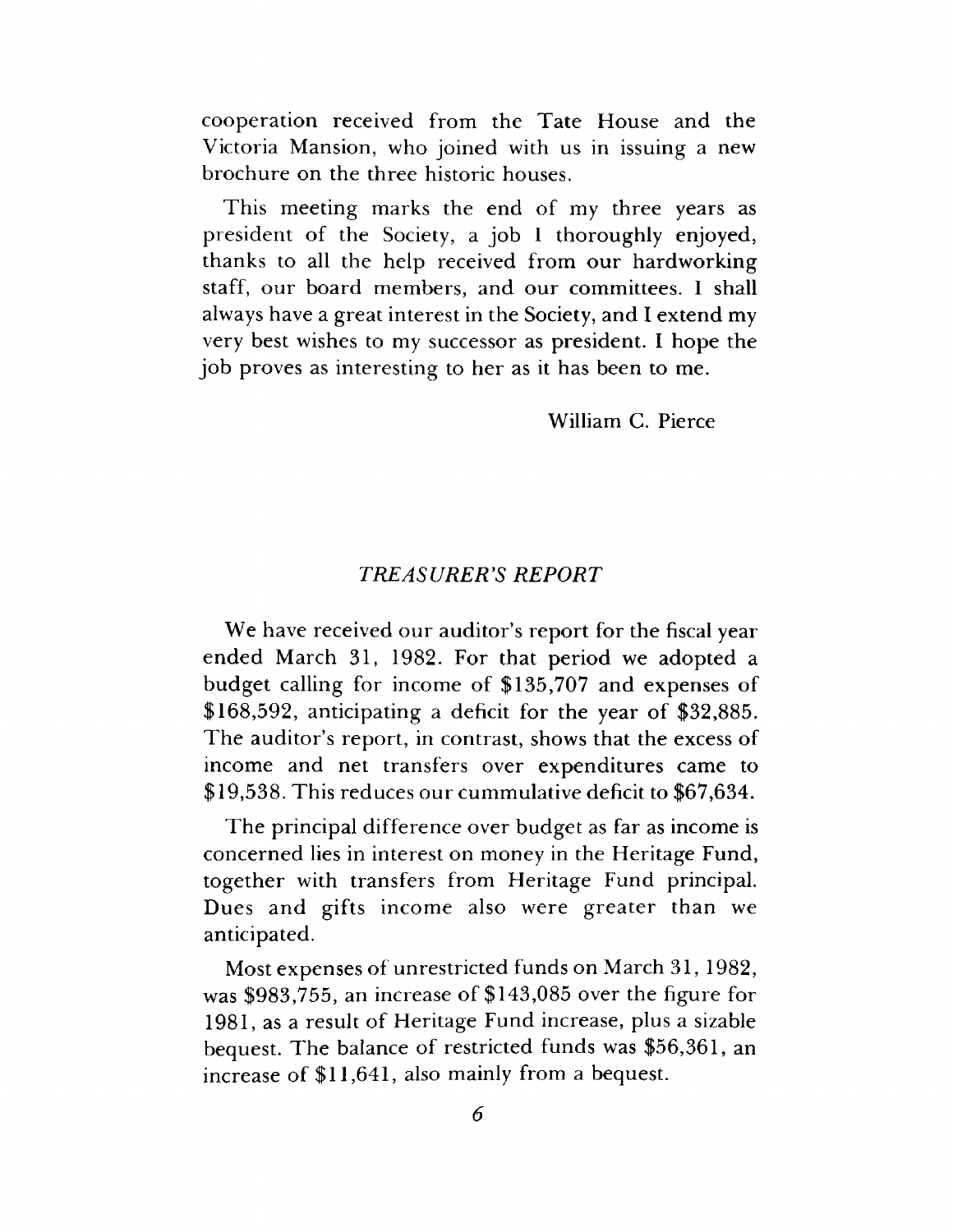For the fiscal year ending on March 31, 1983, the Finance Committee has recommended a balanced budget of \$340,500. Several items in it have been described as "soft money," implying that it presents a challenge to our abilities. It also must be emphasized that as Heritage Fund money is applied, interest income from that source will diminish.

I am pleased to have this opportunity to express my appreciation to the members of the staff for their cheerful and courteous help to me throughout the year.

Donald K. Saunders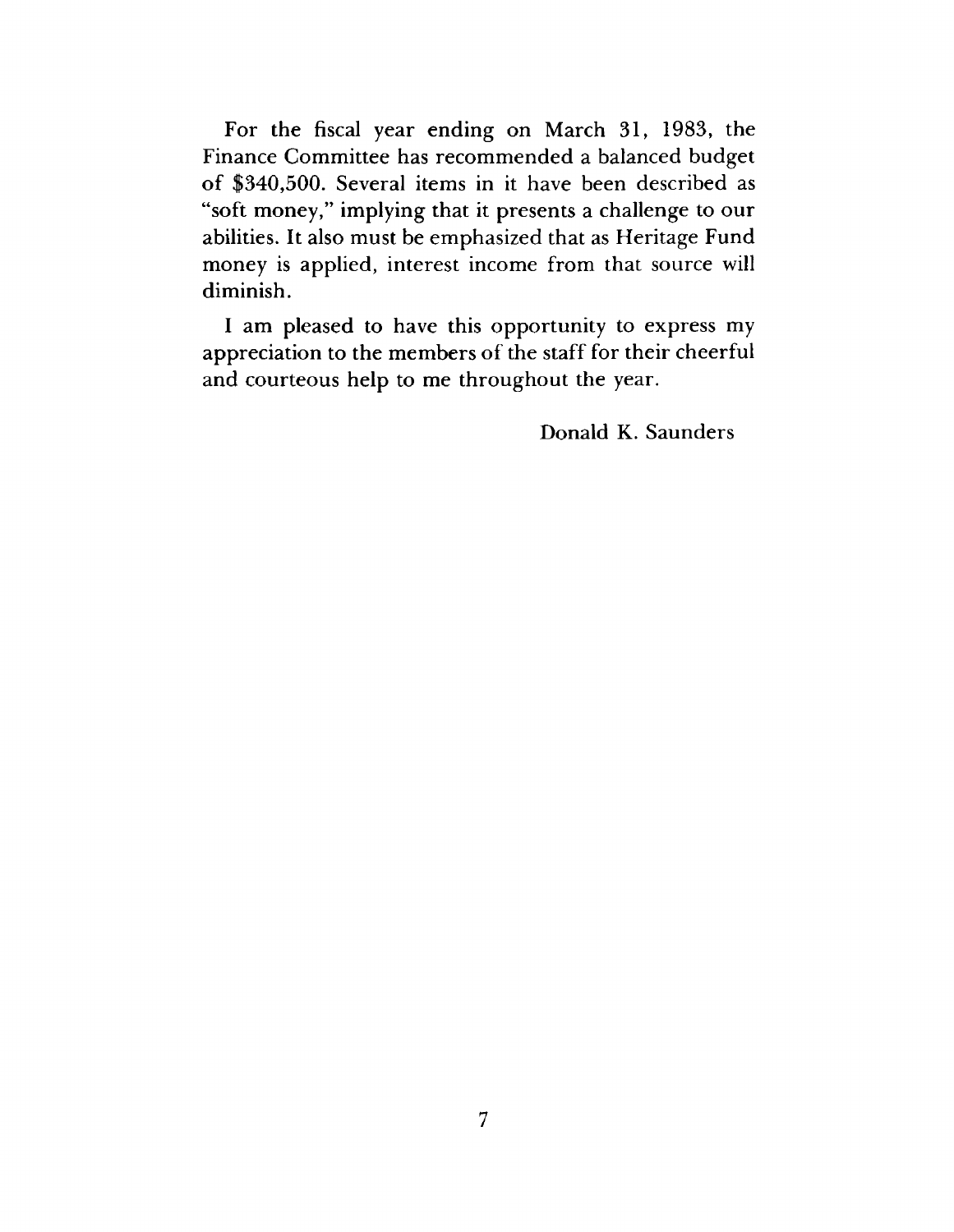## COMPARATIVE STATEMENT OF INCOME AND EXPENSE for the years ended March 31, 1982, 1981 and 1980

|                                                                   | 1982    | 1981         | 1980     |
|-------------------------------------------------------------------|---------|--------------|----------|
| Income:                                                           |         |              |          |
| Interest and dividends:                                           |         |              |          |
| Unrestricted funds                                                | 87,968  | 54,090<br>\$ | \$46,401 |
| <b>Restricted funds</b>                                           | 3,642   | 2,496        | 2,353    |
| Longfellow House savings interest                                 | 211     | 414          | 353      |
|                                                                   | 91,821  | 57,000       | 49,107   |
| Dues                                                              | 34,751  | 27,605       | 22,163   |
| Gifts                                                             | 8,084   | 4,556        | 1,460    |
| Grants                                                            | 24,000  | 24,200       | 24,800   |
| Longfellow House receipts                                         | 14,403  | 14,094       | 9,264    |
| <b>Book</b> sales                                                 | 3,117   | 3,149        | 6,063    |
| Other                                                             | 6,601   | 4,237        | 4,760    |
|                                                                   | 182,777 | 134,841      | 117,617  |
| Expenses:                                                         |         |              |          |
| Salaries, library                                                 | 93,281  | 66,777       | 56,162   |
| Salaries, Longfellow House                                        | 10,719  | 5,501        | 9,524    |
| Longfellow House expense                                          | 6,422   | 6,826        | 4,452    |
| Employees' retirement plan                                        | 3,808   | 2,655        | 1,633    |
| Insurance                                                         | 4,324   | 3,814        | 2,928    |
| <b>Utilities</b>                                                  | 9,626   | 9,511        | 9,108    |
| Pensions                                                          | 2,400   | 2,220        | 1,320    |
| Repairs and maintenance                                           | 1,050   | 675          | 2,088    |
| <b>Supplies</b>                                                   | 3,110   | 2,896        | 3,043    |
| Payroll taxes                                                     | 9,138   | 6,468        | 6,903    |
| Telephone                                                         | 2,532   | 1,596        | 1,454    |
| Quarterly, newsletter and printing                                | 13,855  | 13,802       | 9,754    |
| Postage and mailing service                                       | 4,597   | 4,553        | 3,455    |
| Professional services                                             | 3,200   | 2,898        | 2,800    |
| Custodian fee                                                     | 1,820   | 1,860        | 1,293    |
| Interest                                                          |         | 369          | 1,549    |
| Travel                                                            | 508     | 530          | 418      |
| Equipment purchased or rented<br><b>Expenditure of Restricted</b> | 2,580   | 1,628        | 1,823    |
| current funds                                                     | 9,185   | 6,696        | 4,248    |
| Miscellaneous                                                     | 2,172   | 2,960        | 1,786    |
|                                                                   | 184,327 | 144,235      | 125,741  |
| Carried forward                                                   | (1,550) | (9, 394)     | (8, 124) |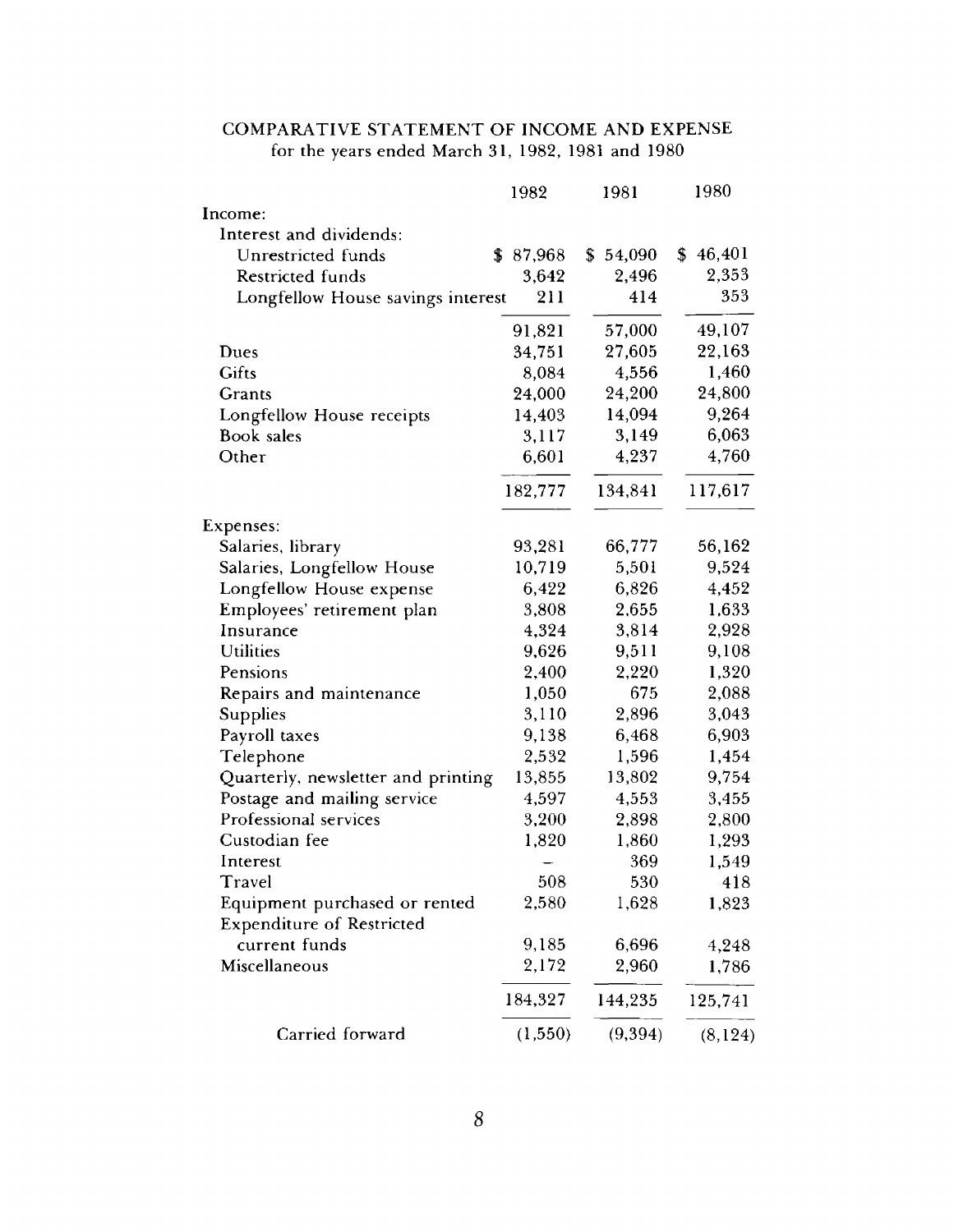|                                    | 1982    | 1981       | 1980       |
|------------------------------------|---------|------------|------------|
| Brought forward                    | (1,550) | (9,394)    | (8, 124)   |
| Other disbursements and transfers: |         |            |            |
| Program support from               |         |            |            |
| Heritage Fund principal            | 30,000  |            |            |
| Life beneficiaries - Morton Fund   | 3,600)  | (3,660)    | (3,960)    |
| Transfer of unexpended             |         |            |            |
| Restricted current funds           | (1,584) | 100        | 894)<br>€  |
| Transfer of book sales             |         |            |            |
| to Moulton Fund                    | (1,549) | (.2, 280)  | (4,587)    |
| Transfer of book sales             |         |            |            |
| to Bicentennial Fund               | (1,568) | 869)<br>€  | (1, 476)   |
| Income added to principal          |         |            |            |
| of Conant Fund                     | 611)    | 624)<br>€  | 547)<br>€  |
|                                    | 21,088) | (.7, 333)  | (11, 464)  |
| Excess of income over expenses     |         |            |            |
| and transfers (deficit)            | 19,538  | \$(16,727) | \$(19,588) |

### *DIRECTOR'S REPORT*

During my first year as director of the Maine Historical Society, I have tried to recognize that this has been a time for assessing the strengths and needs of the institution and for becoming better acquainted with the many individuals involved in the Society— trustees, staff, volunteers, library users, and others. It has also been a time for discovering what the institution has been, what obstacles it has encountered, and where it would like to be going in the future. Resisting the impluse to recommend significant changes before the end of a reasonable evaluation period has not been easy. While changes have been proposed and many have been adopted, the past year has not witnessed any fundamental alteration in the operation and programs of the Society.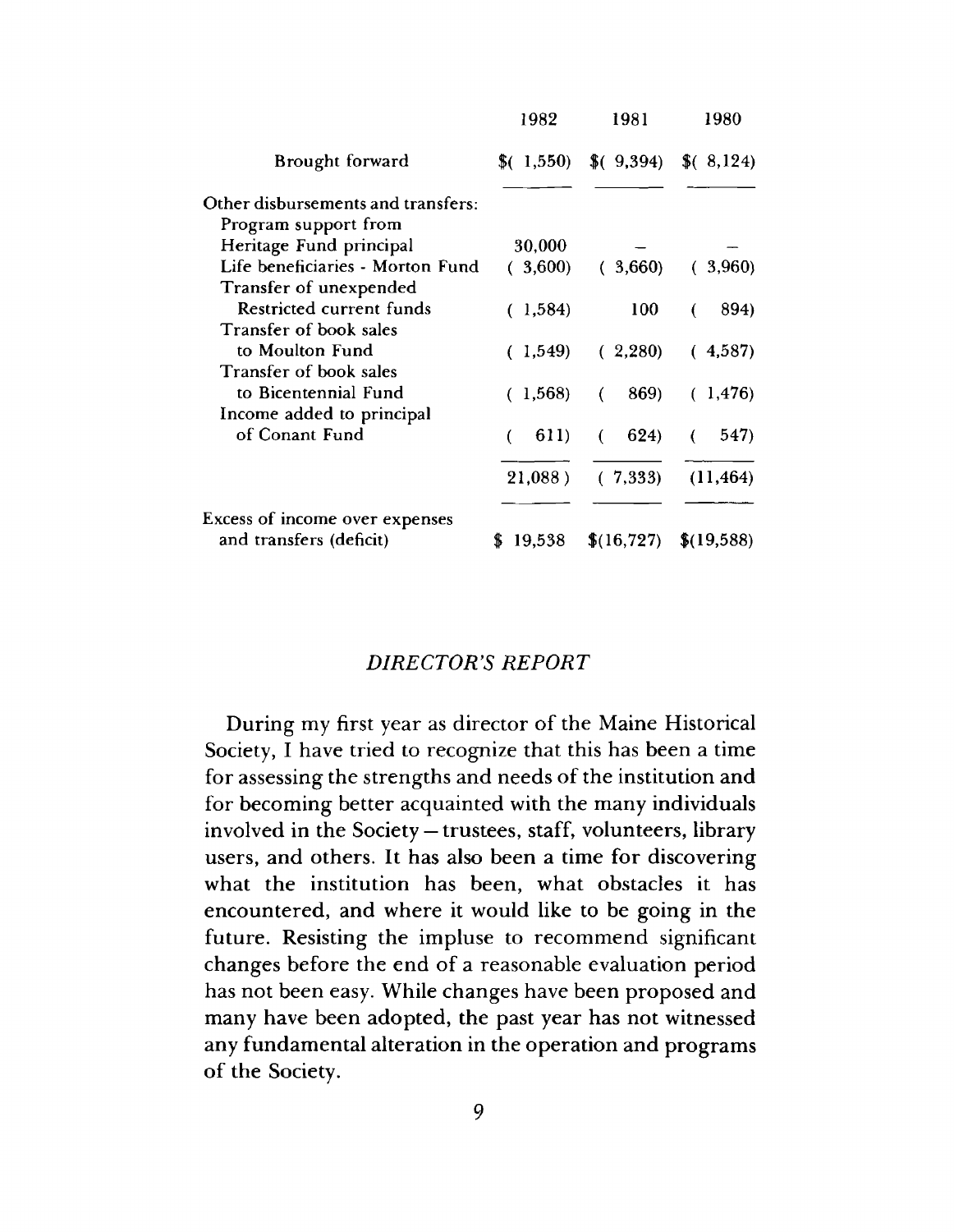In this past year I believe steps have been taken toward defining the Society's goals more clearly and setting priorities. The needs of the Maine Historical Society are substanstial in many areas — staff, building maintenance, collections care and management, membership programs, and, not least of all, money. The Maine Heritage Fund has attempted to deal with all these needs, at least to some degree. What the Heritage Fund has given us most is some time to weigh our objectives, determine priorities, and set a course of action.

Arranging priorities is never simple, for everyone associated with the Society has a special interest, a special concern in relation to our operations, whether it is the Wadsworth-Longfellow House, genealogical holdings, publications, a particular museum collection, or simply a desire for more statewide activities. Do we want more space or more staff? Is collections care more important than acquisitions at this point? Should some programs or institutional goals be abandoned to salvage others? The choices are numerous, and the decisions made are bound to disappoint someone. In the coming year some of the more difficult choices will have to be made if we are going to make visible progress in pursuit of the Society's primary goals.

*Membership:* President Pierce has already commented upon last year's changes in membership categories and the excellent increase in membership dues income realized in 1981-82. During the past year the Society experienced modest growth in the number of dues-paying memberships, which now stand at 1,944. Whether or not our membership continues to grow may depend less upon traditional membership drives and more upon the willingness of individual members to be alert to opportunities to enlist friends and business associates on a year-round basis.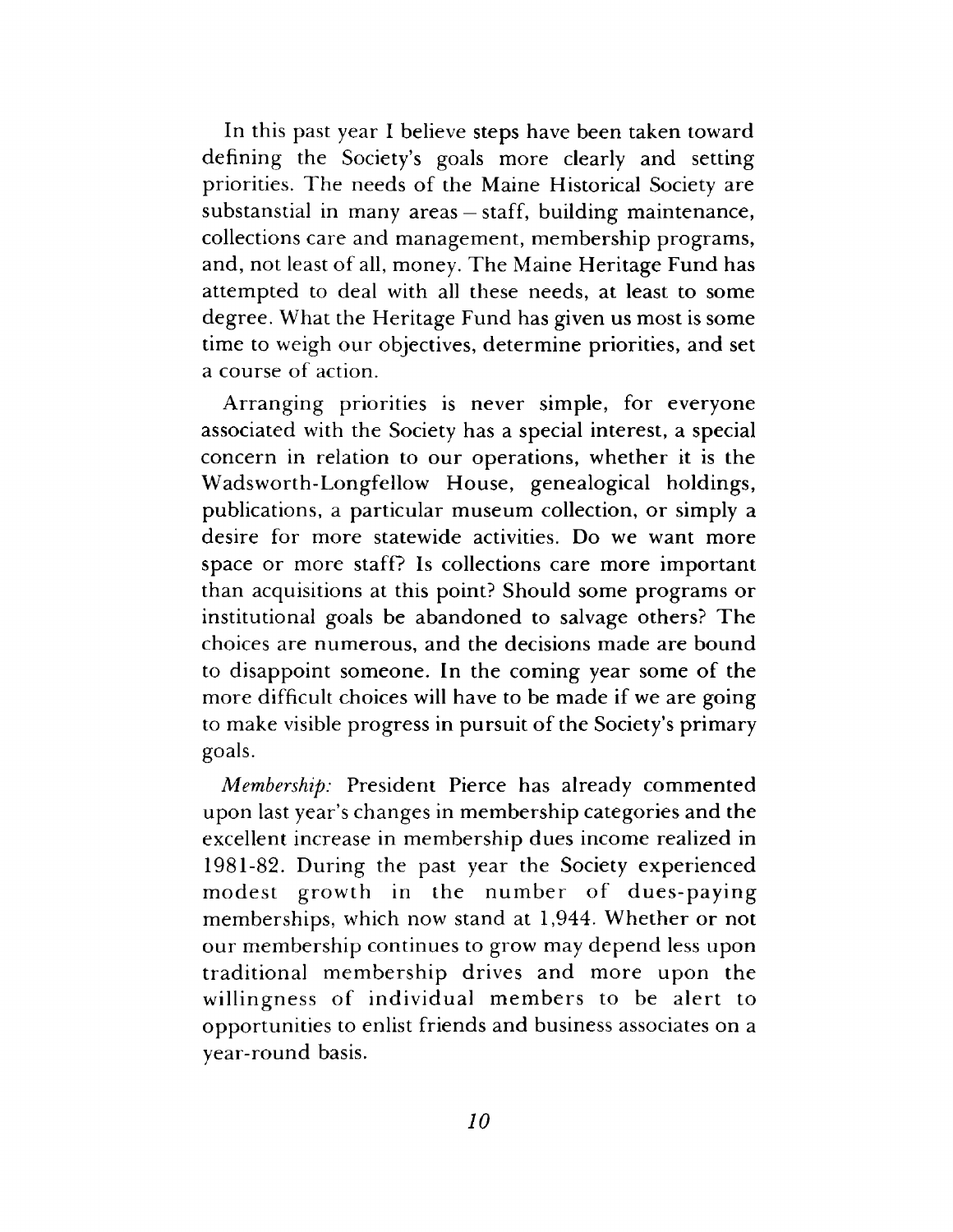*Staff:* If members are the foundation of the Maine Historical Society, the staff members are the most visible representatives of the Society, responsible for day-to-day services and most programming. We were sorry to lose two experienced staff members last year, Reference Librarian Mary-Kate Murphy and Manuscripts Assistant Arthur Gerrier, both of whom had served the institution for more than two years. We are pleased, however, that we found qualified individuals to fill the vacancies. The new staff members are Reference Librarian Margaret McCain and Manuscripts Assistant Lisa Fink.

A long-standing need for a museum collections curator led to reestablishment of that position on a part-time basis. In May, Elizabeth Hamill, who had served the Society so well as a volunteer and trustee, was appointed curator of the Wadsworth-Longfellow House and museum collections. Her professional experience matched our needs, and her services are already enabling us to accomplish objectives that would be postponed in the absence of this curatorial position.

Julieanne Irving has been appointed tour coordinator again this season at the Wadsworth-Longfellow House, and a talented and mature group of summer docents has been employed to assist Mrs. Irving and Ms.Hamill.

Staff requirements and individual positions are not immune to the change experienced by active institutions, and the Society, with its increased expectations with regard to programs, annual fund-raising, and membership services, has become even more in need of a staff that matches institutional goals.

*Longfellow House:* Although the Wadsworth-Longfellow House is, without doubt, costly to maintain and open to the public each summer, this historic property is an integral part and one of the chief assets of the Society. Our ownership of Longfellow's childhood home is the reason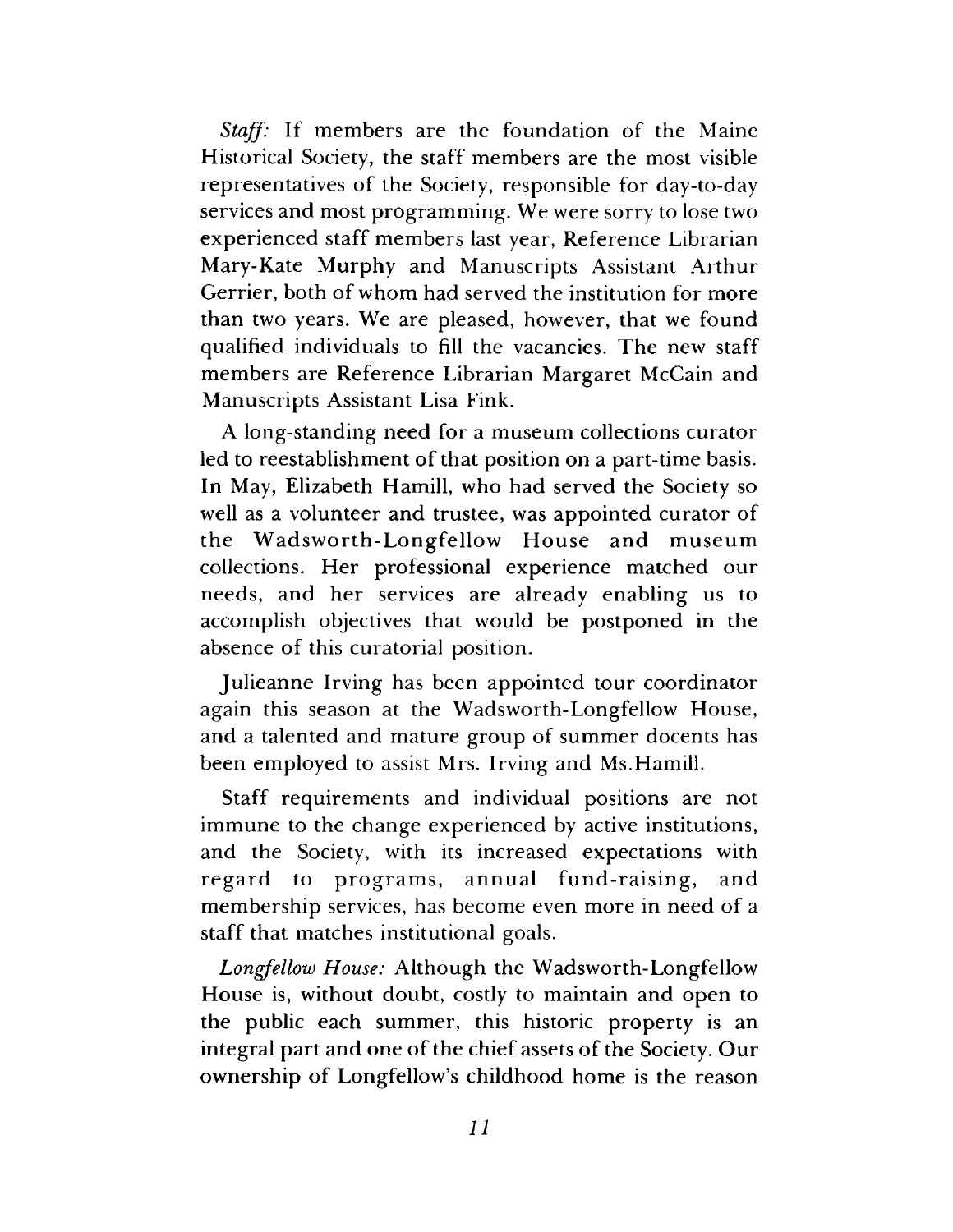for much of the support and attention the Society receives from members, the community, business, and foundations, as the Maine Heritage Fund giving has demonstrated.

During the 1981 season, the house-museum was open from June 1 to October 15, two weeks longer than usual, and almost eight thousand visitors toured the building. We expect 1982 admissions to be equally high. Although attendance figures are important, our goal for future seasons is to improve the quality of our tour program and site interpretation, while also finding ways to generate additional income without increasing admissions to a level that would dilute program quality and jeopardize the property itself. While trying to balance budgets, we cannot afford to lose sight of the Society's primary goal for the Wadsworth-Longfellow House —its preservation.

With the aid of the Maine Heritage Fund campaign and additional grant support from the Maine Historic Preservation Commission and the City of Portland Community Development Program, the second phase of Wadsworth-Longfellow House restoration began in January and will be completed this fall. Approximately \$70,000 will have been spent in this restoration phase, and the impact of those dollars is already quite visible. These improvements should encourage even wider support for this aspect of the Society's operations.

When the current work is completed, the Wadsworth-Longfellow House will be structurally stable, and that has been our first objective. We know, however, that interior restoration is also required, and that will be considered as the next step.

I join President Pierce in thanking the Longfellow Garden Club, for club members have continued to provide outstanding service to the Society and deserve all the recognition we can give their efforts.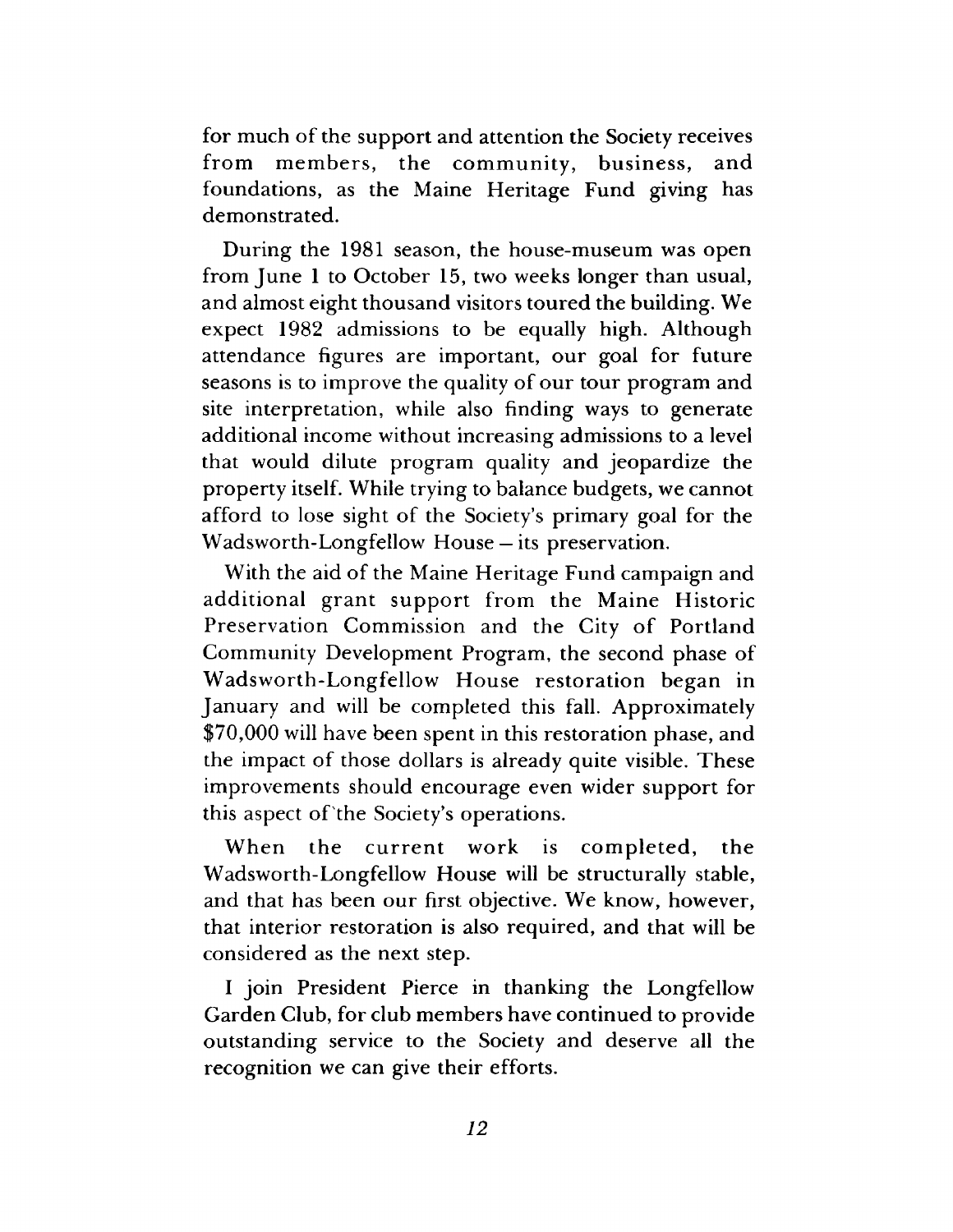*Library Building:* Matters related to the Society's two buildings have demanded much attention during the past year. As work proceeded on the Wadsworth-Longfellow House, we have not neglected our headquarters-library building. Planning of a library building repair project, for which the Maine Heritage Fund will provide \$50,000, has already begun, and before next winter arrives, we hope to have completed roof and cornice repairs, brick, repointing, and other elements of the project.

While we are taking steps to correct basic building problems, a small committee headed by Gordon Grimes has begun to investigate ways to improve library and museum storage and the arrangement of work areas throughout the library building. As anyone who visits our building can appreciate, a solution to space-use problems is sorely needed, and we will be working towards that solution during the next year. Until it is determined how we should resolve our space-use dilemma, limited measures are being planned in an effort to improve building conditions on a short-term basis.

*Collections:* The Society's historical collections are the heart of this institution, and collections acquisitions, cataloguing, use, and care deserve more attention than this report allows. However, I do want to thank now the many individuals and institutions who contributed to the Society's collections in 1981-82, for whether the gift was a document, a silver artifact, or a recently compiled genealogy, if it sheds additional light on Maine's history, the gift has strengthened the Maine Historical Society collections. Included among the recent manuscript accessions are the following: (1) nine volumes of diaries, 1843-1854, of Zelia (Lunt) Walker of Westbrook, Maine, recounting everyday events in the Prides Corner-Stevens Plains neighborhoods and activities at Westbrook College; (2) retreat records, 1930-1981, of the Brothers of the Way,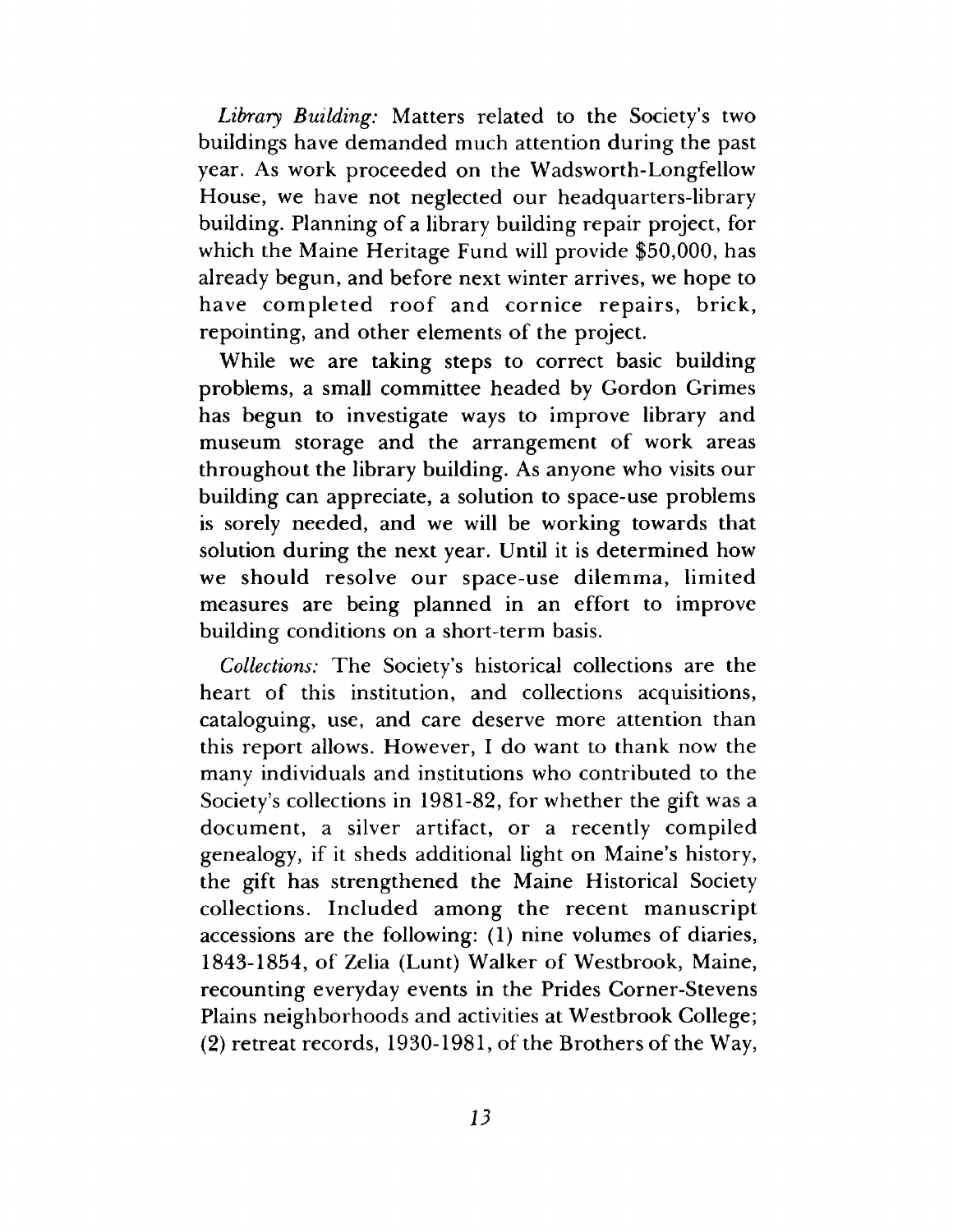an organization of ordained ministers; (3) records, 1976-1981, relating to the planning for and construction of the new Portland Public Library; (4) records, 1970-1975, of the now-defunct Olde Port Museum Association of Portland, Maine; (5) diary, 1885-1887, of Willard Woodman (1865-1944), kept while a student at Bowdoin College, and an unpublished volume of Woodman family genealogy; (6) ninety-nine volumes of records, 1883-1938, of the Maine and New Hampshire Granite Corporation, including letter books, accounting correspondence, financial statements, ledgers, payroll accounts, quotations and estimates, invoices, order books, shipping books, cutting costs, project books, and curbing books; (7) twenty-six volumes of Athens, Maine, town records, 1824-1901, including state, county, and town tax assessments, selectmen's records, account books, daybooks, dispursement accounts, and school registers; (8) records of the proceedings of the organization of the 5th Regiment of Maine Militia in York County, 1789; (9) correspondence and memoirs of Caroline (Keene) Doughty of Hartland, Maine, containing interesting material relating to the family's emigration to Iowa and Minnesota in 1850, and to western Indian troubles; (10) ledger, 1909-1918, kept by George R. Chadbourn (1868-1923), a blacksmith in Waterborough, Maine; (11) three volumes of records, 1918-1922, of the Path Committee of the Bar Harbor Improvement Association; (12) account book, 1871-1877, of J. S. Winslow & Co., ship brokers, of Portland, Maine; (13) Wentworth-Merrill family records, 1796-1933, including correspondence, diaries, account books, survey books, deeds, hymnbooks, school books, and genealogical data relating to the Wentworth-Merrill family of Brownfield and Gray, Maine; (14) ten volume genealogical compilation by Andrew Walker on the descendants of John Walker (1692-1743) of Kittery, Maine; (15) twenty-eight volumes, ca. 1800-1831,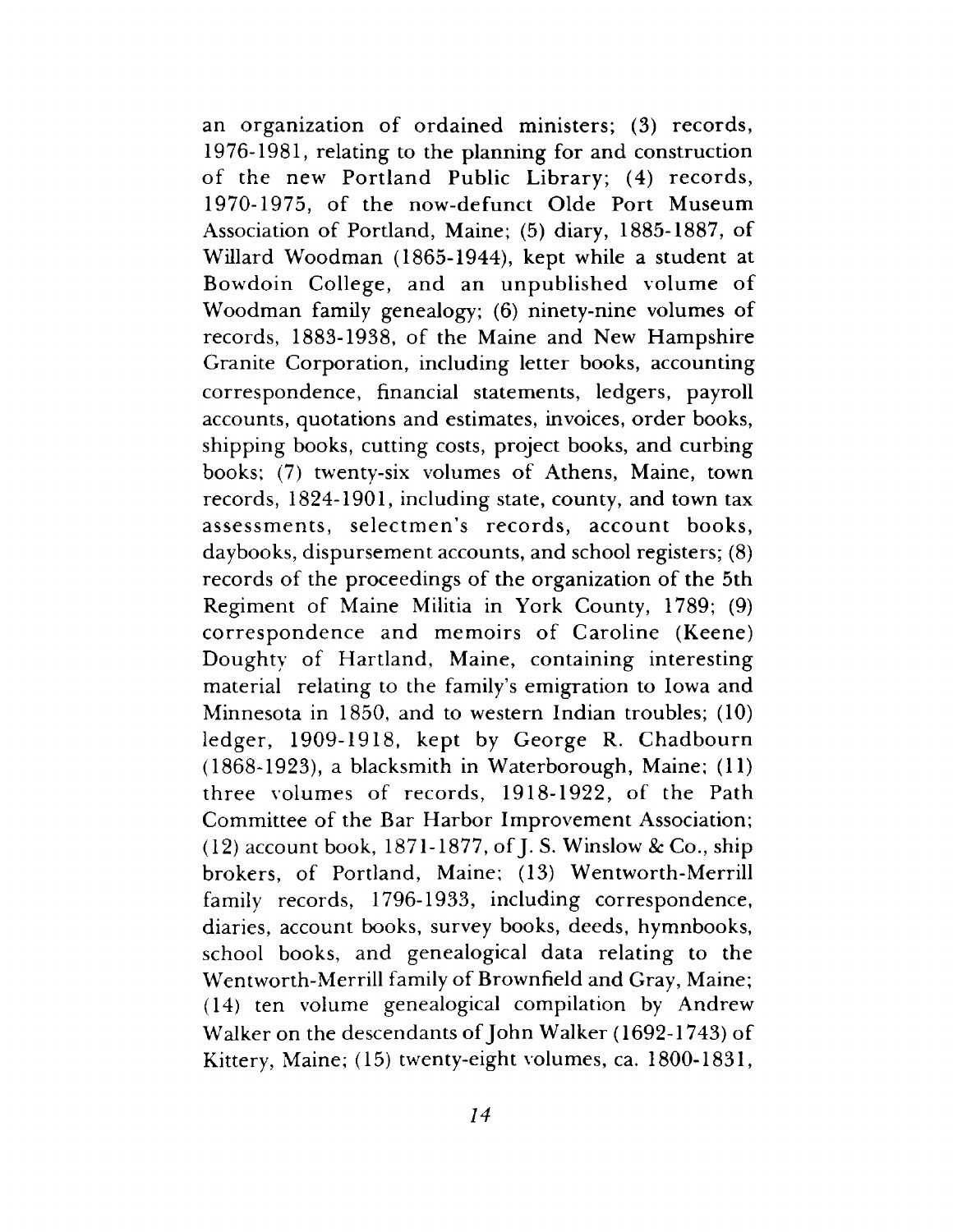of poll, real estate, and personal estate tax assessments for Portland, Maine; (16) five volumes, 1860-1901, of Portland, Maine, Fire Department records, including minutes of the Board of Engineers, minutes of the Committee on the Fire Department, clerks' records of engine companies nos. 1 and 5, and a roll book containing data on members of the various engine companies; (17) roll book, ca. 1861, of Company G, 6th Regiment of Maine Volunteers, commanded by Captain Frank S. Hesseltine; and (18) one volume, 1788-1807, of the proceedings of the selectmen of Portland, Maine, including appropriations and expenditures.

The emergence of new historical societies and museums in Maine in recent decades and the increasing competition for funding have forced the Society to give serious thought to our collections objectives, and the new policy drafted by the Collections Committee will be valuable as a guide for the future. An important aspect of the new collections policy is its emphasis upon the care and security of the valuable historical collections acquired by the Society over 160 years. How we are preserving and using historical materials warrants as much consideration and budget support as the acquisition process.

Through the support of the Maine Heritage Fund and matching grants from the Maine State Commission on the Arts and Humanities, the Society has continued to attend to conservation needs of our fine collection of Maine-related art. Two portraits by John Brewster, Jr., and two Longfellow family portraits attributed to artist Eastman Johnson have all undergone treatment at the Williamstown (Mass.) Regional Art Conservation Laboratory. Two other works of art are now at the Williamstown laboratory awaiting treatment, and at least three other paintings are scheduled for conservation work in the coming year. Our on-going painting conservation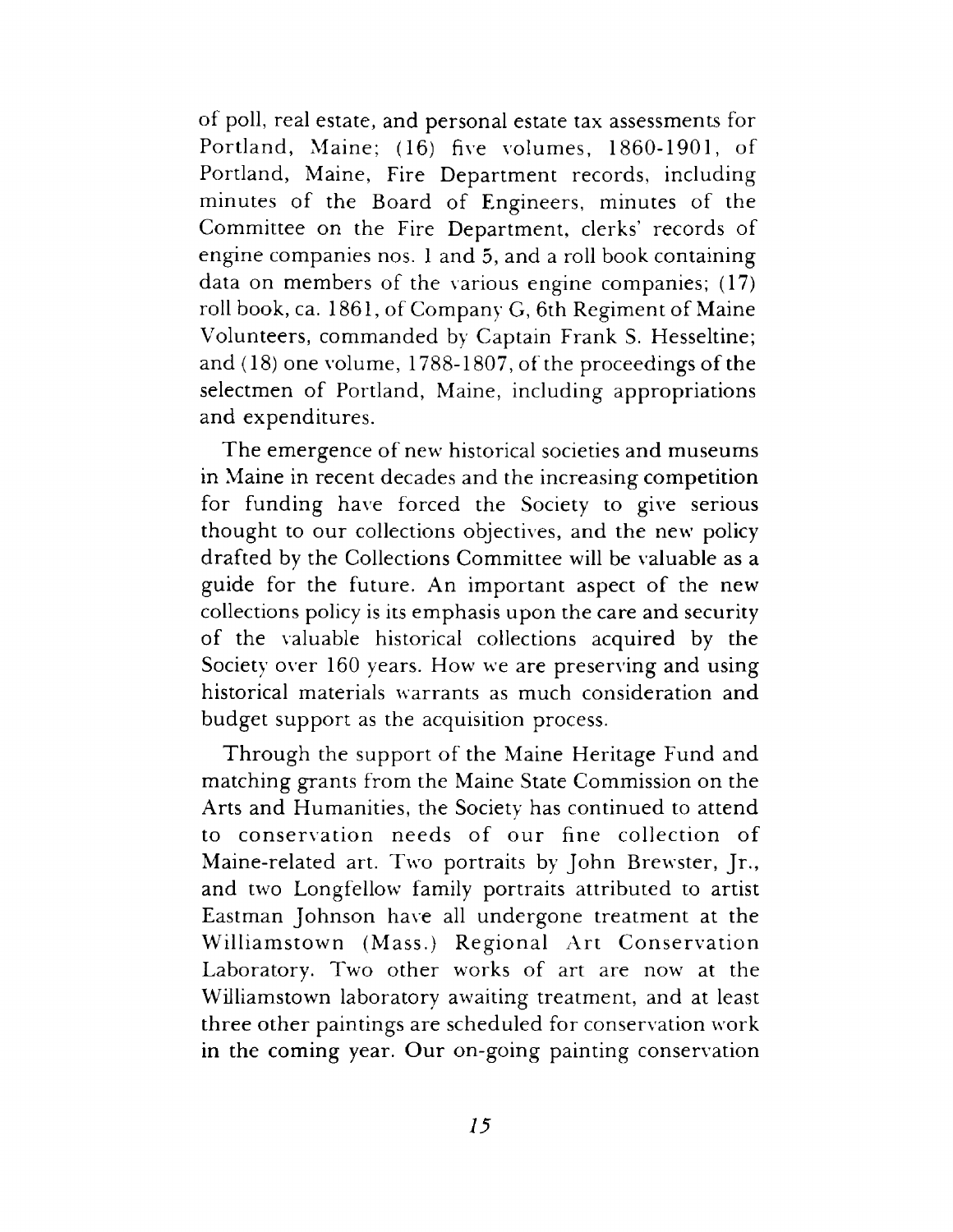project led the Society to apply for membership in the Williamstown laboratory, and membership will help stretch conservation dollars a bit farther.

Until conditions in the Society's buildings permit more extensive exhibition of our collections, we will continue to seek opportunities to show works from the Society's collections at other Maine institutions. Objects from our collection, especially works of art, are currently on loan to Blaine House and the Maine State Commission on the Arts and Humanities in Augusta, the Maine Maritime Museum in Bath, the Portland Museum of Art, and other institutions around the state. Last year the Society made collection loans to the William A, Farnsworth Library and Art Museum in Rockland, the Payson Gallery of Art at Westbrook College, and the Fifth Maine Regiment Community Center on Peaks Island. Other institutions are becoming more aware of the importance of the Society's holdings, and requests for special exhibition loan seem to be increasing.

*Promotion and Media Services:* In the realm of promotional activities, our *Newsletter*, coedited by Joan Hayden and Elizabeth Hamill, has been redesigned, and the change has been received favorably. A new brochure about the Society was published in March and is now being distributed as an information and membership promotion piece. President Pierce has also mentioned the new brochure published jointly by the Society, Tate House, and Victoria Mansion.

News releases about the Society have been issued more frequently in recent months, and although the press rarely gives institutions all the coverage they may wish, the media have been generally receptive to our news items.

Preparations for the Portland 350 Celebration have brought the expected numerous requests for help from the Society's staff, and our staff has been assisting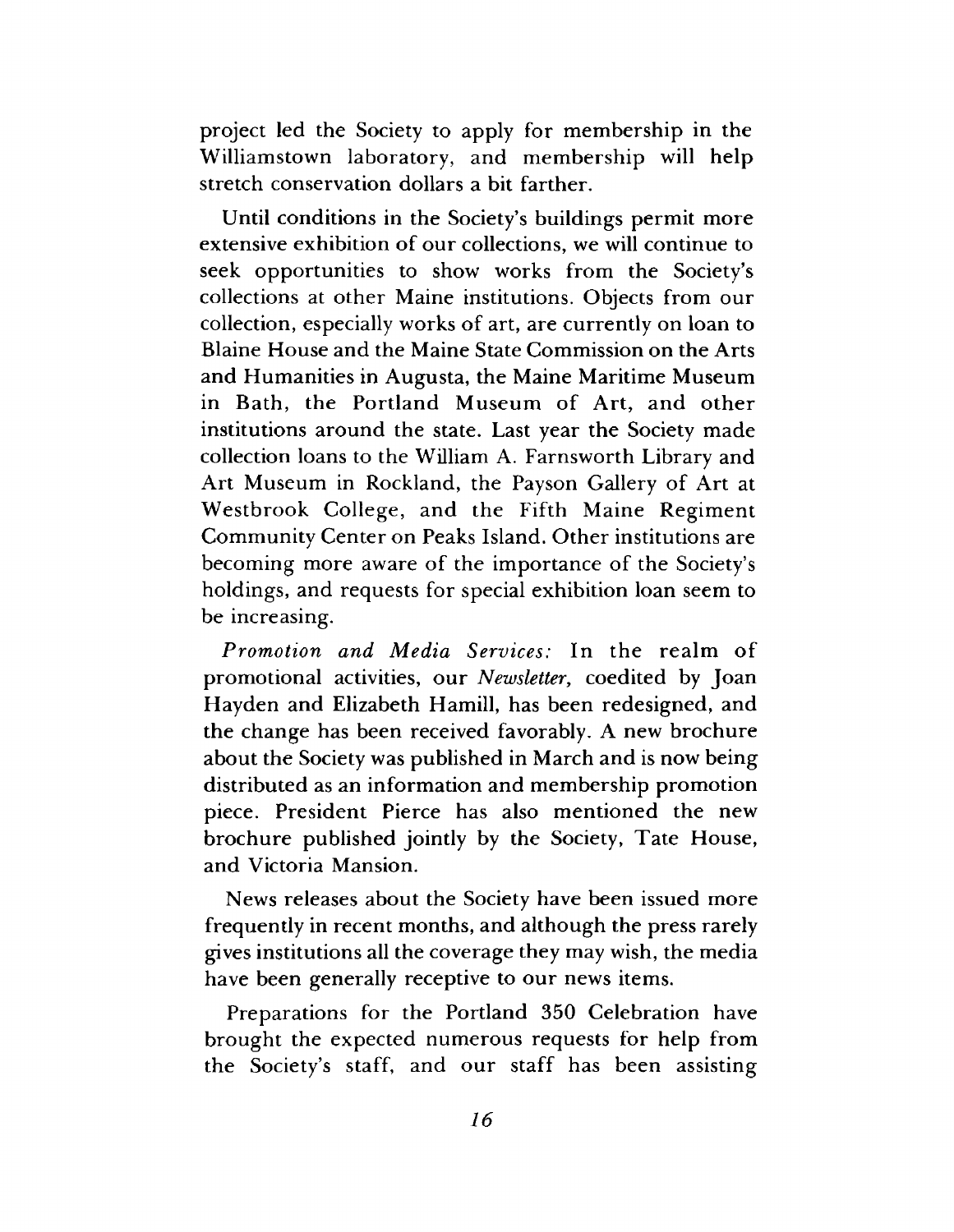newspaper and magazine editors and television stations as they search for historical material, wcsh-tv's messages on Portland history would not be possible without the assistance the station received from Thomas Gaffney, Arthur Gerrier, and Lisa Fink. Such cooperation with the media at all levels is one of the least visible but most time-consuming of the Society's many community services.

*Publications:* Although we have produced several new promotional publications, the Society published no new scholarly monographs last year. However, Thomas Gaffney, who continues as editor of publications in addition to serving as curator of manuscripts, has spent the year editing two manuscripts we expect to publish in the coming year.

Publishing recent scholarship in the field of Maine history remains an important function of the Society, for the institution's scholarly publications, including the *Maine Historical Society Quarterly,* have enhanced the Society's reputation. We must try for greater success in the sale and distribution of our publications, however, for sales generate the income needed to support additional publishing projects.

*Fund-Raising:* As already reported, the Society has made excellent progress towards our Maine Heritage Fund campaign goal, especially so in view of the limited fund-raising experience of the Society prior to 1979. Including \$100,000 in matching funds from the National Endowment for the Humanities, the more than a half-million dollars the campaign has raised to date have allowed us to begin meeting long-standing needs for endowment recovery, buildings repair and restoration, art conservation, staff salaries, and program support. The impact of the Maine Heritage Fund was very significant in relation to last year's budget, and the campaign will provide critical support in our effort to balance the 1982-83 budget.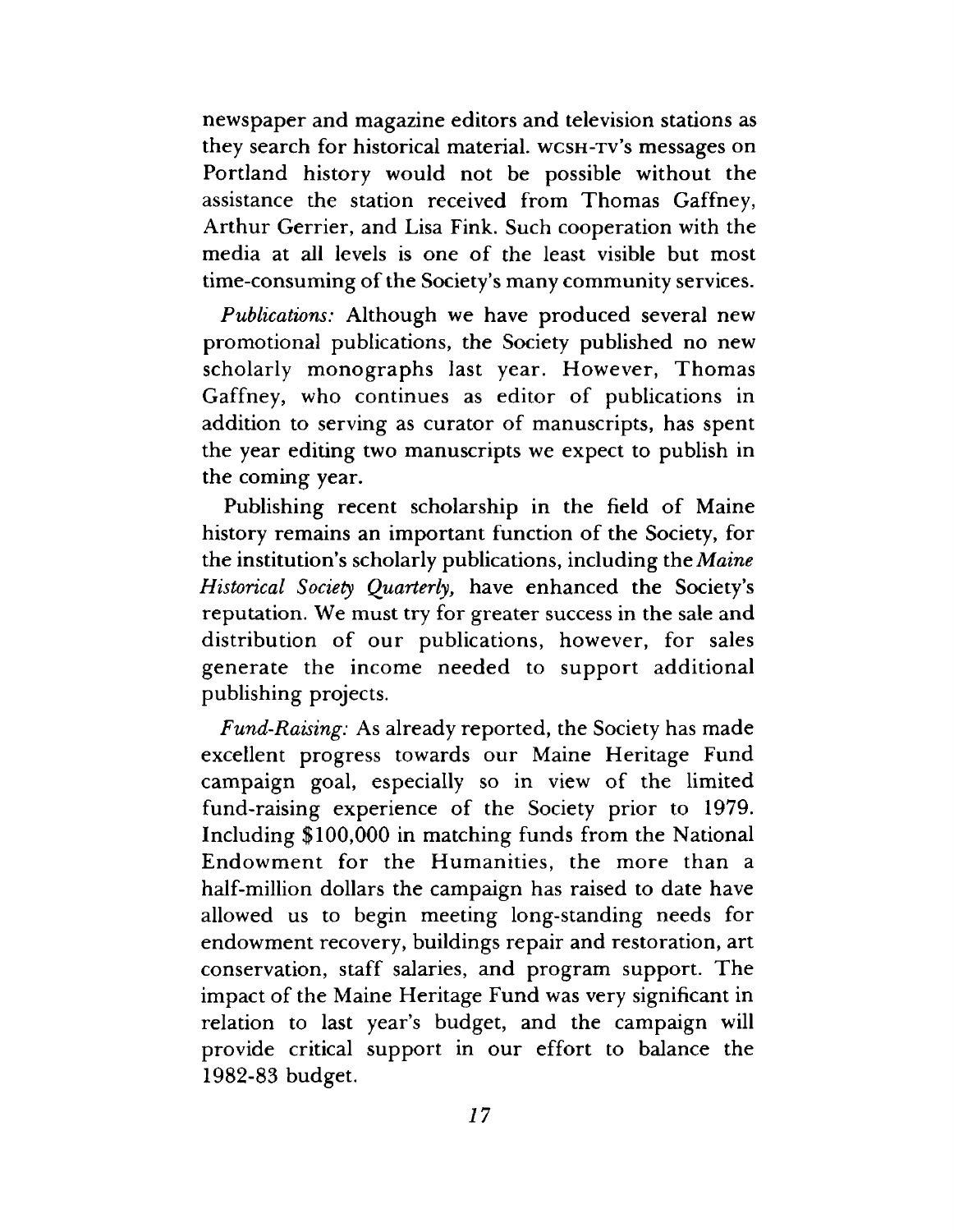We must all recognize, however, that the Maine Heritage Fund was launched to meet obvious, immediate needs and that completion of the campaign will not mark the end of Society fund-raising. To balance the 1982-83 budget, we must fund \$27,000 in new income beyond whatever further gifts we receive towards the Heritage Fund goal. The following year's budget will be even more of a challenge to balance, as direct support from the Heritage Fund tapers off.

It cannot be said too often that the Maine Historical Society is at the beginning of an endless fund-raising challenge that now faces virtually every non-profit institution, and the annual support of every Society member is required for us to meet this challenge. As federal and state agencies' budgets for support of the humanities are reduced, we, with most other non-profit institutions, will be asking individuals, corporations, and private foundations to contribute more and do so more often to keep educational programs alive.

The board of trustees and the director will be working to generate the required income and to manage our budgets effectively, but the fiscal well-being of the Society must be a common effort, involving the entire membership. If you are not directly involved in our fund-raising program, you can help create the climate needed for success by advocating support for the Society within your community and among your own friends and business associates.

With help from all our members, we are looking forward to another year that will bring further improvements, new members and donors, new programs, and, we hope, a balanced budget for the Maine Historical Society. In closing I wish to thank the trustees, committee people, and staff members who have been so cooperative during my first year as director. Although the names of